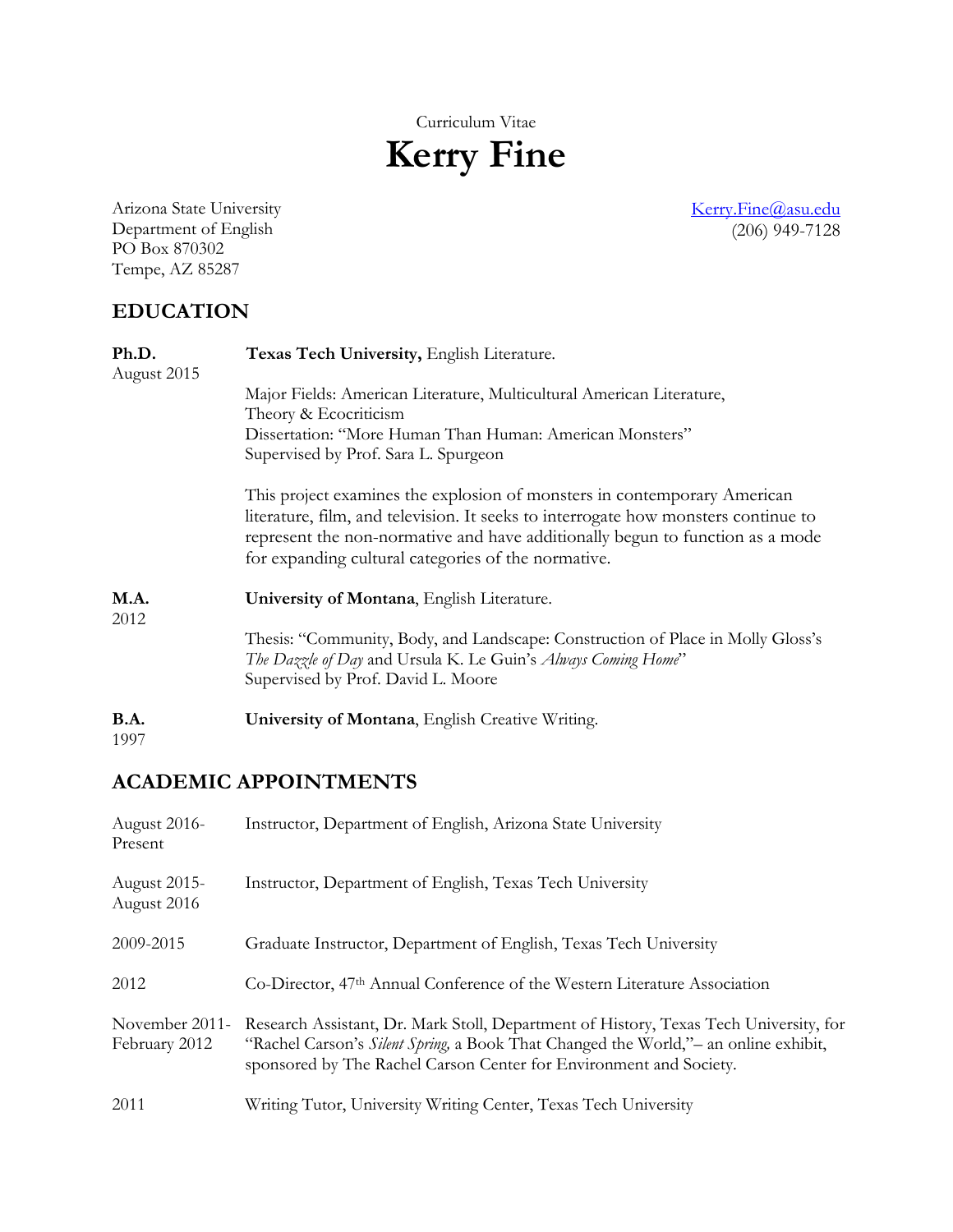## **PUBLICATIONS**

#### **Journal Article (peer reviewed)**

"She Hits Like a Man, but She Kisses Like a Girl: TV Heroines, Femininity, Violence, and Intimacy." *Western American Literature* 47.2 (2012): 152-73.

#### **Online Exhibition**

"*Silent Spring* in Literature and the Arts." Coauthored with Mark Stoll. *Rachel Carson's* Silent Spring*, a Book That Changed the World*. Ed. Mark Stoll. *EnvironmentandSociety.org*. The Rachel Carson Center for Environment and Society, 2012.

#### **Book Reviews**

- *Art of West Texas Women: A Celebration*, by Kippra D. Hopper and Laurie J. Churchill. For *Western American Literature* 47.4 (2013): 427.
- *Cities and Nature in the American West*, Ed. Char Miller. For *Southwestern American Literature* 36.2 (2011): 87.
- *The Poetics and Politics of the Desert: Landscape and the Construction of America*, by Catrin Gersdorf. For *Interdisciplinary Studies in Literature and Environment* 17.2 (2010): 446-7.
- *No Place Like Home: Notes from a Western Life*, by Linda M. Hasselstrom. For *Western American Literature* 45.1 (2010): 104-5.

### **INTERVIEWS**

- Gloss, Molly. Interview. "Community, Body, and Landscape: Construction of Place in Molly Gloss's *The Dazzle of Day* and Ursula K. Le Guin's *Always Coming Home*." Thesis. U of Montana, 2012.
- Le Guin, Ursula K. Interview. "Community, Body, and Landscape: Construction of Place in Molly Gloss's *The Dazzle of Day* and Ursula K. Le Guin's *Always Coming Home*." Thesis. U of Montana, 2012.
- Lopez, Barry H. Interview. Barry Lopez Books, Chapbooks, Broadsides, and Journals Collection, 1963- 2013, Southwest Collection/Special Collections Library, Texas Tech University, Lubbock, Texas. 16 April, 2013.
	- Lopez requested me as the interviewer.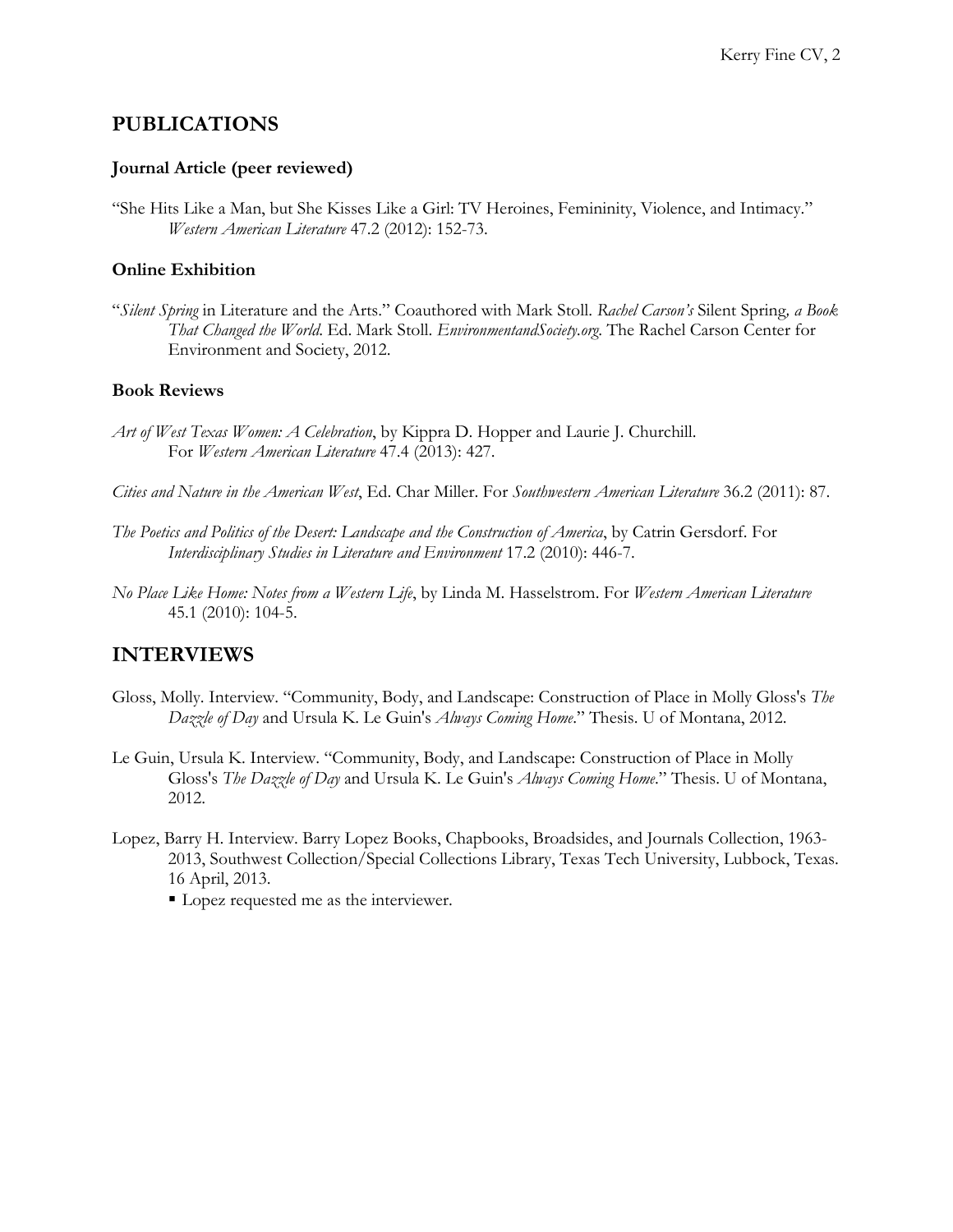# **CONFERENCE PAPERS**

- *The West as Resource*. Accepted for presentation at the 132nd Modern Language Association Annual Convention, Philadelphia, Pennsylvania, January 5-8, 2017.
- "Shoring up the Walls: The Evolving Role of the Fort and the Reservation." Presented at the 51st Annual Conference of the Western Literature Association, Big Sky, Montana, September 21-24, 2016.
- *The Profane West*. Presented at the 131st Modern Language Association Annual Convention, Austin, Texas, January 7-10, 2016.
- "The Zombie Apocalypse as the New Western Frontier." Presented at the  $50<sup>th</sup>$  Annual Conference of the Western Literature Association, Reno, Nevada, October 14-17, 2015.
- "*Twilight* in the Borderlands." Presented at the 49th Annual Conference of the Western Literature Association, Victoria, Canada, November 5-8, 2014.
- "'There are only inadequate words to speak for who we are. The language is crude the history false': Queering Vampires in Jewelle Gomez and Octavia Butler." Presented at The Futures of American Studies Institute at Dartmouth College, Hanover, New Hampshire, June 16-22, 2014.
- "Monsters in the Borderlands." Presented at the 48th Annual Conference of the Western Literature Association, Berkeley, California, October 9-13, 2013.
- "Our Monsters Ourselves: The Anxiety of Edible Bodies." Presented at the Tenth Biennial Conference of the Association for the Study of Literature and Environment. Lawrence, Kansas, May 28 - June 1, 2013.
- "Encounters in the Borderlands: *The Searchers* Meets the Weird West." Presented at the 47th Annual Conference of the Western Literature Association, Lubbock, Texas, November 7-10, 2012.
- "She Hits Like a Man, but She Kisses Like a Girl: TV Heroines, Femininity, Violence, and Intimacy." Presented at the 46<sup>th</sup> Annual Conference of the Western Literature Association, Missoula, Montana, October 5-8, 2011.
- "Animal Representations and Posthumanism in the Works of Cormac McCarthy." Presented at the Ninth Biennial Conference of the Association for the Study of Literature and Environment. Bloomington, Indiana, June 21-26, 2011.
- "Reimagining Subjectivity: Latour and Highway 93." Presented at the Comparative Literature Symposium. Lubbock, Texas, April 13-16, 2011.
- "'calling to her like a demon lover': Madness, Gender, and Class in Dorothy Scarborough's *The Wind*." Presented at The 27th Annual All-University Conference on The Advancement of Women in Higher Education. Lubbock, Texas, February 4, 2011.
- "*Blood Meridian:* A Sociopath's Travel Guide to the Southwest." Presented at the 45th Annual Conference of the Western Literature Association, Prescott, Arizona, October 20-23, 2010.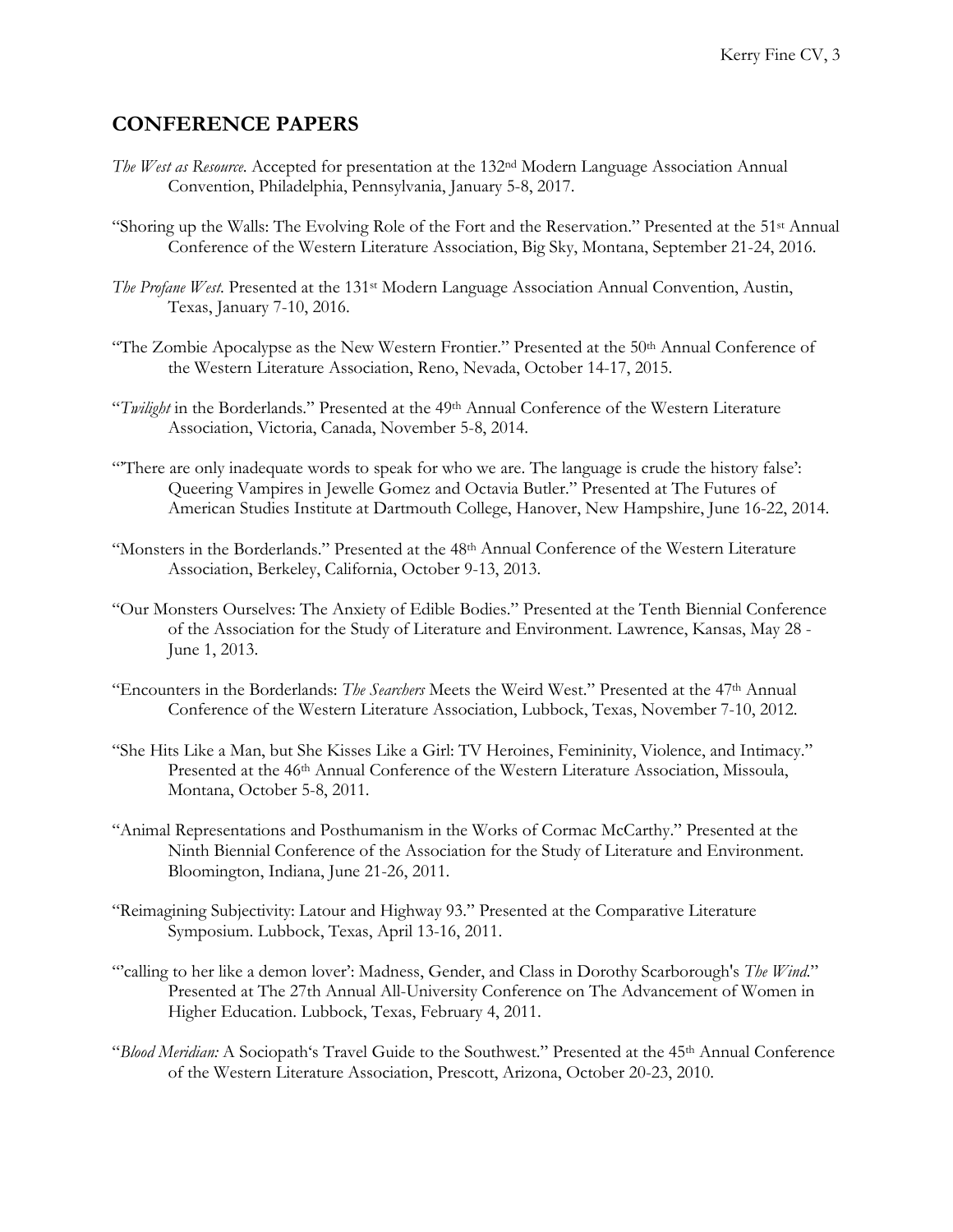- "Posthumanism and Ecofeminism in Ursula K. LeGuin's *Always Coming Home*." Presented at The 26th Annual All-University Conference on the Advancement of Women in Higher Education. Lubbock, Texas, March 5, 2010.
- "He found it hard to quiet her at all': Landscape, Gender, and Madness." Presented at the 44<sup>th</sup> Annual Conference of the Western Literature Association. Spearfish, South Dakota, September 30 - October 3, 2009.
- "Human, Nonhuman, Landscape: Place Construction in *Sometimes a Great Notion*." Presented at the Eighth Biennial Conference of the Association for the Study of Literature and Environment. Victoria, British Columbia, Canada, June 3-6, 2009.
- "Reimagining Ecological Boundaries." Presented at the 43rd Annual Conference of the Western Literature Association. Boulder, Colorado, October 1-4, 2008.
- "Place and Identity: A Numinous Mixture." Presented at the 42nd Annual Conference of the Western Literature Association. Tacoma, Washington, October 17-20, 2007.

# **HONORS, AWARDS, AND GRANTS**

#### **Scholarships and Awards**

| 2014          | Competitive Funding for The Futures of American Studies Institute at Dartmouth<br>College, Texas Tech University, Department of English. |
|---------------|------------------------------------------------------------------------------------------------------------------------------------------|
| 2014-2015     | Mary Sue Carlock/Joyce Thompson Graduate English Scholarship, Texas Tech<br>University.                                                  |
| 2013-2014     | Mary Sue Carlock/Joyce Thompson Graduate English Scholarship, Texas Tech<br>University.                                                  |
| 2012-2013     | Mary Sue Carlock/Joyce Thompson Graduate English Scholarship, Texas Tech<br>University.                                                  |
| 2010-2011     | Outstanding Classroom Instructor-Ph.D., Texas Tech University.                                                                           |
| 2009-2010     | Graduate School Scholarship, Texas Tech University.                                                                                      |
| <b>Honors</b> |                                                                                                                                          |
| 2015          | Nominee for Match of the Year in the Lauro Cavazos & Ophelia Powell-Malone<br>Mentoring Program, Texas Tech University.                  |
| 2013-2014     | Nominee for the Horn Professors Graduate Achievement Award, Texas Tech<br>University.                                                    |
| 2013          | Nominee for the President's Excellence in Diversity and Equity Award, Texas Tech<br>University.                                          |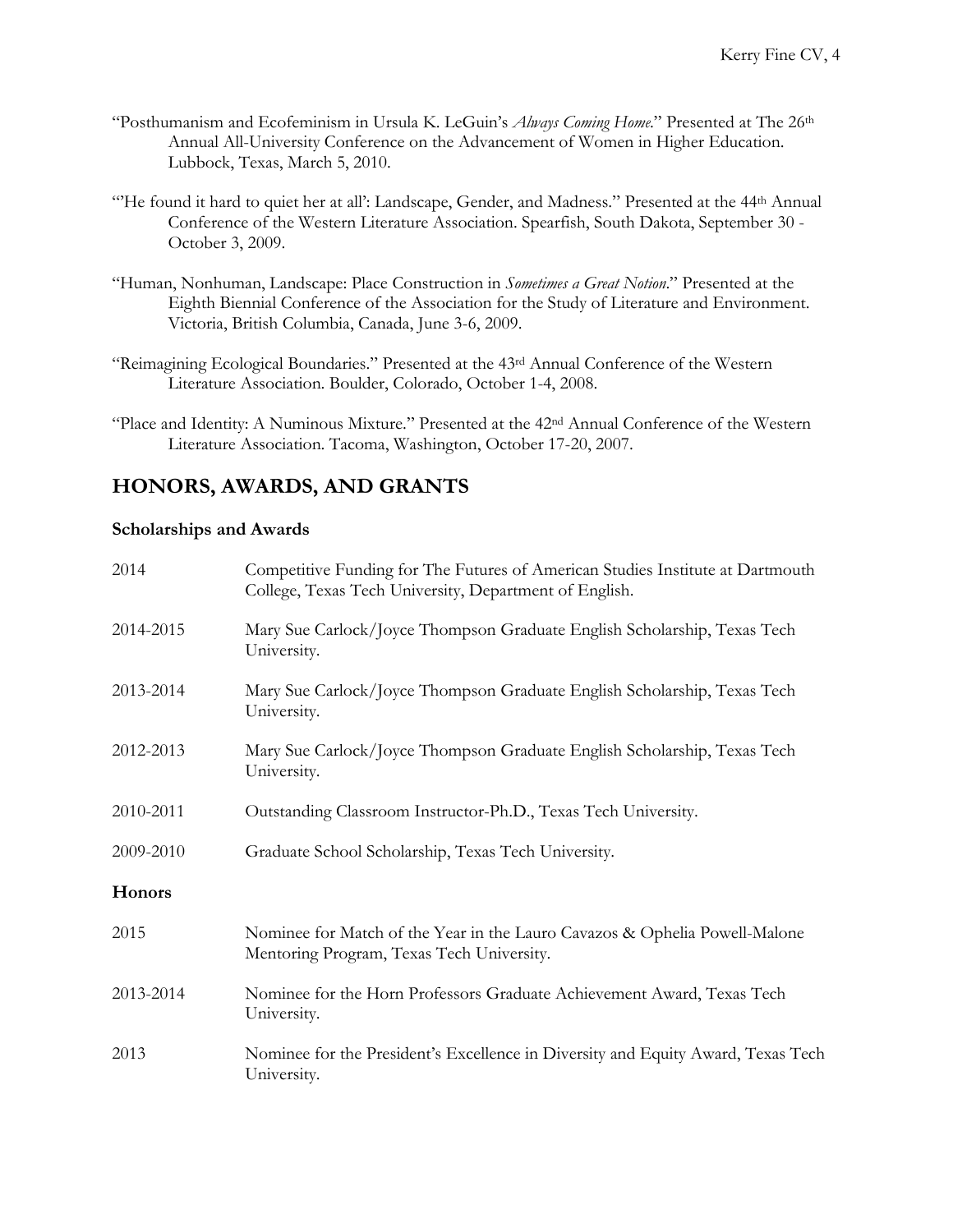2010 Nominee for the Outstanding Faculty Award, Student Disability Services, Texas Tech University.

#### **Grant**

2012 Public Programming Award, The Charles Redd Center for Western Studies.

## **TEACHING**

#### **Arizona State University**

*Summary: Design courses, curriculum, and materials for the Writing Programs First-Year writing courses.*

#### ENG 102: FIRST-YEAR COMPOSITION

Spring 2017 (4 sections)

 Designed to help students develop sophisticated, situation-sensitive reading and writing strategies, this course teaches students to make arguments in formal and informal settings. Special attention is given to evidence discovery, claim support, argument response, and their applications to academic debate, public decision making, and written argument.

#### ENG 101: FIRST-YEAR COMPOSITION

Fall 2016 (3 sections) & Spring 2017 (1 section)

 Using popular culture, current events, and even spaces and places as texts, this course aims to increase students' abilities to develop ideas, to express ideas effectively, and to engage different literacies. Its premise is that students are in university to understand the world around them and to become equipped to make positive change by studying and contributing to the cultures in which they are immersed. Therefore, through reading and writing, the course presents students with opportunities to examine the ways that cultures shape beliefs, values, and education.

#### ENG 105: ADVANCED FIRST-YEAR COMPOSITION

Fall 2016 (2 sections)

 An intensive, one-semester writing course, this class folds the work of the two semester sequence into one. The course emphasizes that research is not merely mechanical or abstract: it contributes to the goals of the entire course. That is, rather than emphasizing the mere ability to find evidence to support a given argument, the course emphasizes the ability to judge the merit and appropriateness of that evidence, to weigh different pieces of evidence against one another and to engage in intellectual dialogue with the authorities represented by that evidence.

#### **Texas Tech University**

*Summary: Designed course, curriculum, and materials for fiction, nonfiction, drama, poetry, and upper-division courses. At the first-year level, taught TTU's core writing courses (ENGL 1301 & 1302).* 

#### EXPLORING AMERICAN CULTURES

ENGL 3389: SHORT STORY

Summer 2016 (1 section; online)

 Focusing on the genre of the short story, this course investigates the forms and techniques of the genre while examining the great diversity of topics and themes represented across the many cultures and eras of the United States.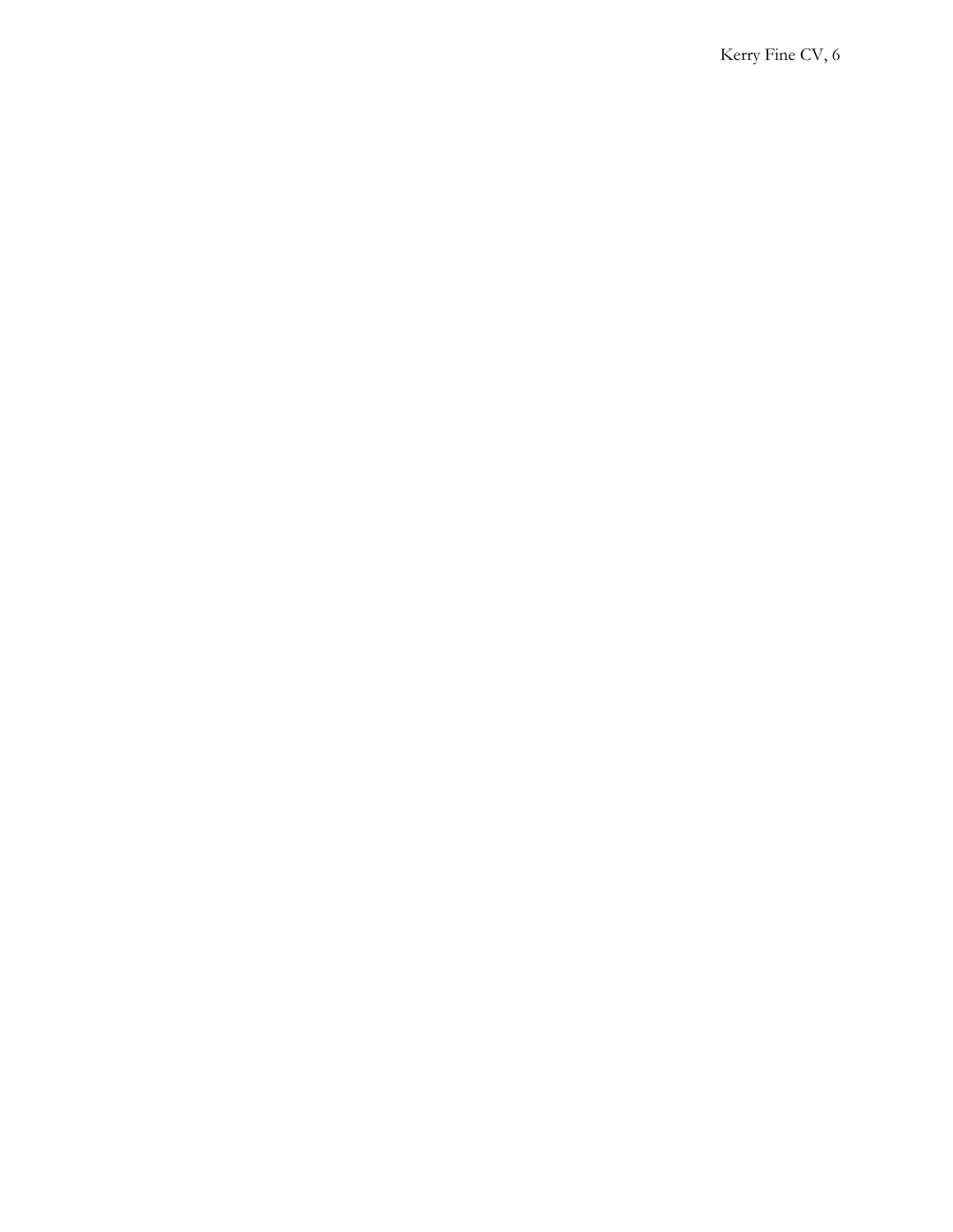#### WHY POETRY? ENGL 2305: INTRODUCTION TO POETRY Spring 2016 (1 section; online)

 Popular interest in poetry has declined in the last 100 years and so has the ability to read poetry. As our culture focuses more on fiction and nonfiction why should we read and study poetry? What value does it have for us? Perhaps more importantly, how do we study poetry? How do we read, analyze, and understand poetry, which has a stigma of being difficult? To address these questions, this course will focus on poetry spanning many generations, cultures, and countries to give students an understanding of how to more fully understand and appreciate it.

"FOREIGN TO THE UNITED STATES IN A DOMESTIC SENSE"

ENGL 3390: LITERATURES OF THE SOUTHWEST

Spring 2016 (1 section; online)

 Home to the oldest capital city in the United States (Santa Fe), the American Southwest is a region that has been, and continues to be, inhabited and contested by various cultures. This course explores a wide range of texts from Native,  $Chican@$ , and Anglo authors as it investigates how the region has been defined and represented. We focus on issues of race, gender, nationalism, and the environment to interrogate how those things impact the way the texts engage with the region and how the region shapes our understanding of those things.

IMAGINING THE FUTURE – SOCIETY AND THE ENVIRONMENT

ENGL 3325: MODERN AND CONTEMPORARY AMERICAN LITERATURE

Fall 2015 (1 section; online)

 Taking as its focus the role of the environment in literature, this course considers what contemporary American texts can tell us about our ethical approaches to "nature." We contemplate what each text tells us, with a particular interest in gender, race, and class, about the relationship between the societies/cultures depicted and the environments created, by the authors, around those societies/cultures.

RESISTING, REDEFINING, AND REAPPROPRIATING ENGL 3387: MULTICULTURAL LITERATURES OF AMERICA

Summer I 2015 (1 section)

 Drawing on a variety of genres and authors, this course ponders what it means to be an American and the role that literature plays in defining culture, resistance, and self-definition for the many varying ethnic groups of the United States.

WRITERS OF THE SOWELL

ENGL 2308: Introduction to Nonfiction Spring 2015 (2 sections)

- Texas Tech University is home to a unique and significant archive. *The Sowell Family Collection in Literature, Community and the Natural World* contains the personal papers of some of the most prominent nature writers in the country. This course explores that collection through reading works from some of the authors represented in the collection, tours of the archives, and attendance at the annual Conference on the Sowell Family Collection.
- Featured a classroom visit and Q&A with National Book Award recipient, Barry Lopez.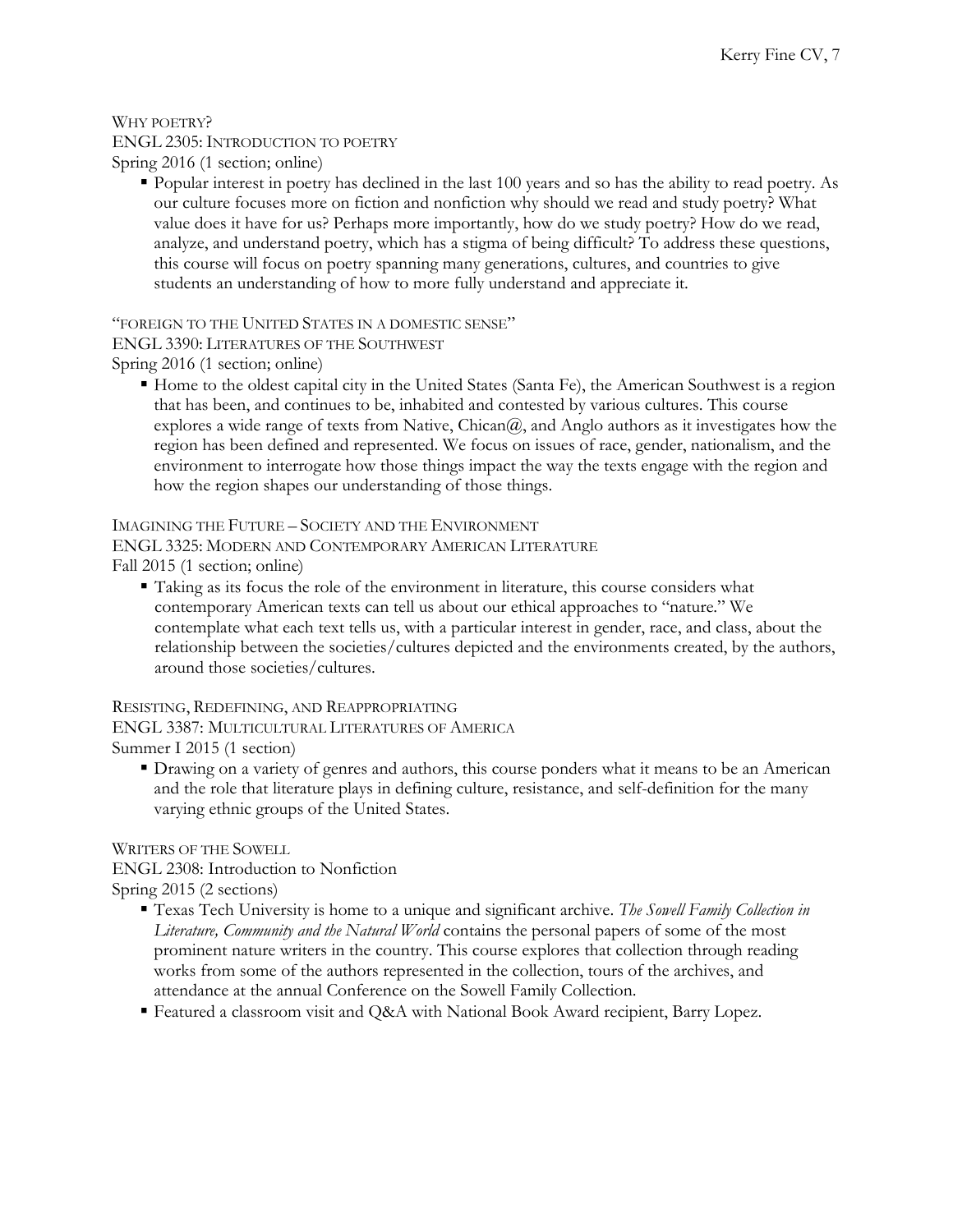AMERICAN MONSTERS: VAMPIRES, ZOMBIES, & WEREWOLVES ENGL 2307: Introduction to Fiction Fall 2014 (2 sections)

 Particular cultural and historical contexts give birth to monsters that reflect the cultural preoccupations of those contexts. By studying contemporary American monster stories, students learn to critically interpret popular cultural productions.

AMERICAN EXPERIENCES: MULTICULTURAL DRAMA

ENGL 2306: Introduction to Drama

Summer I 2014 (1 section) & Spring 2014 (2 sections)

- Because America encompasses many people from a plethora of backgrounds, cultural, religious, economic, and so on, this course examines the contexts of the plays and consider how plays, as literature, emerge from those contexts. The course includes interaction with the Department of Theatre in order to emphasize the performative nature of drama.
- Featured talk and Skype Q&A session with Luis Valdez.

WORLD DRAMA

ENGL 2306: Introduction to Drama Fall 2013 (2 sections)

 Designed as survey of drama spanning 2000 years and integrating a campus visit from Tony Kushner this course focuses on shifts in style and content from culture to culture and over time.

RESISTANCE, SURVIVAL, SURVIVANCE: NATIVE AMERICAN FICTION

ENGL 2307: Introduction to Fiction

Summer I 2013 (1 section)

 Materials and assignments for this course emphasize familiarity with the historical contexts of Native American peoples in order to more fully explore how Native American writers not only reflect their cultural histories but also use literature to revise stereotypes, resist cultural extermination, talk about the environment, recover cultural identity and work toward selfdetermination.

FROM COLONIALISM TO NUCLEAR MELTDOWN: THE ENVIRONMENT IN WORLD FICTION ENGL 2307: Introduction to Fiction

Spring 2013 (2 sections)

 While focusing on fiction as a form, this course covers a variety of works from around the world spanning approximately 170 years while considering how nature is defined, how the built environment impacts the "natural" environment, how the struggle for land with Indigenous peoples effects relationships to the environment, and the deep reliance that we all have on functioning ecosystems. Colonialism and postcolonialism, agriculture and radioactive fallout, urban sprawl and those displaced by urban sprawl, are just some of the aspects of ecofiction explored.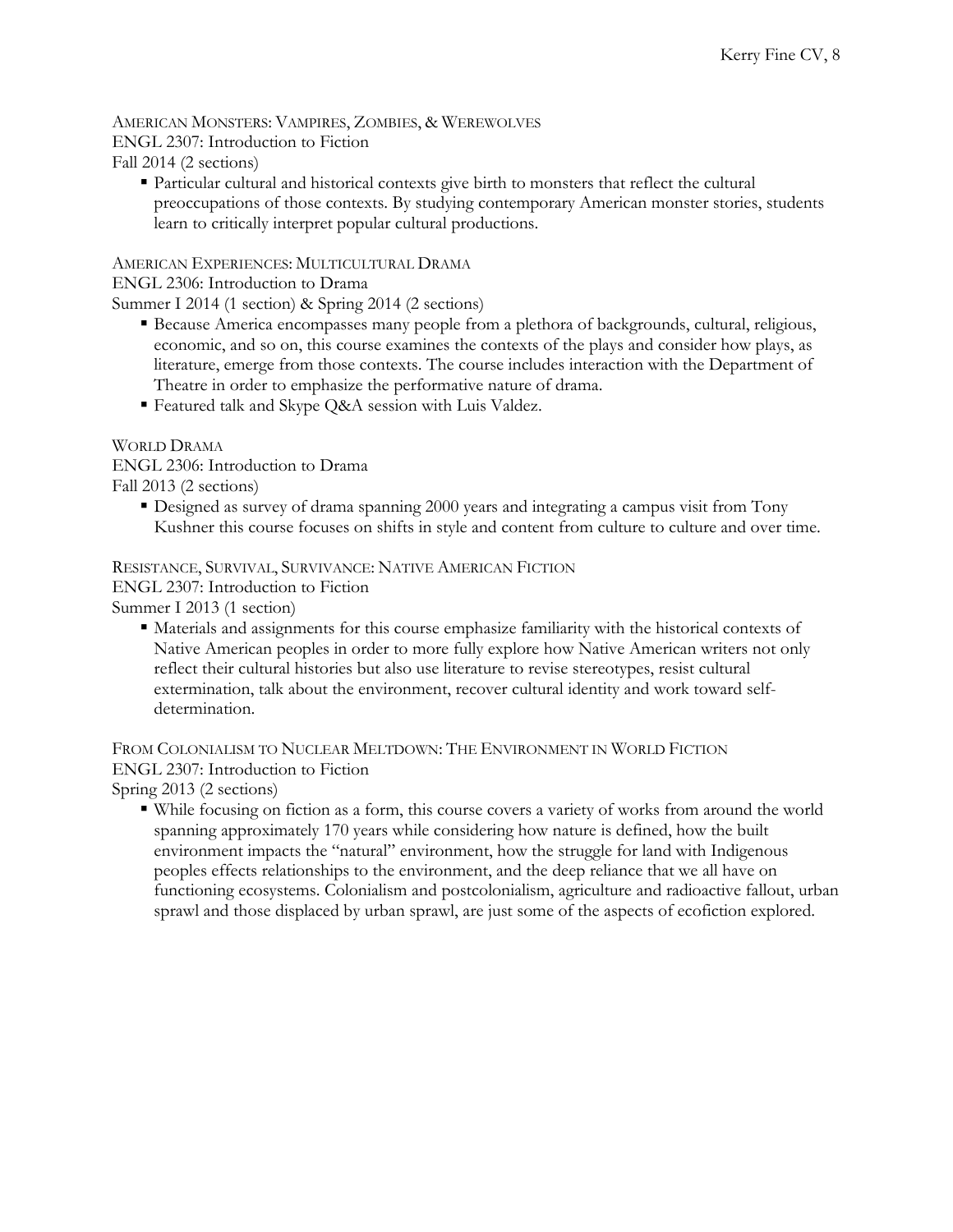#### SNOW, FIRE, SKY: ENVIRONMENTAL NONFICTION ENGL 2308: Introduction to Nonfiction Fall 2012 (1 section)

- Taking advantage of the presence of a national literary conference and the significant archive, *The Sowell Family Collection in Literature, Community and the Natural World*, this course explores how American nature writing and environmental literature has evolved over the last 150 years, how early writings have influenced subsequent writings, and how ideas about "nature," "environment," "wilderness," and nonhuman animals have changed over time.
- Featured a classroom visit and Q&A with National Book Award recipient, Barry Lopez.
- Featured a reading exclusively for TTU students, faculty, and staff by Pulitzer Prize recipient, Annie Proulx.

#### GENDER IDENTITY & SEXUAL ORIENTATION IN LITERATURE

ENGL 2307: Introduction to Fiction

Summer II 2012 (1 section)

 A compressed version of the semester long course, this course adds a component in which students explore contemporary news events that are related to the texts and participate in Texas Tech's Allies training program.

GENDER INSCRIBED & RE-ENVISIONED IN LGBTIQ NOVEL & SHORT STORY

ENGL 2307: Introduction to Fiction

Spring 2012 (2 sections)

 Intended to introduce students to the form of fiction, this course explores the ways that LGBTIQ identified writers define gender and sexuality, build community, defy and revise stereotypes, and increase awareness about such issues as hate crimes and gender identity.

#### NATIVE AMERICAN SHORT STORY AND NOVEL

ENGL 2307: Introduction to Fiction

Fall 2011 (2 sections)

 This course focuses on contemporary Native American Fiction while examining the history of indigenous North Americas in order to provide historical and cultural context for the texts.

#### ADVANCED COLLEGE RHETORIC

ENGL 1302

Summer I 2011 (1 section), Spring 2011 (2 sections), Spring 2010 (2 sections)

 Texas Tech University's First Year Writing hybrid core course, building on concepts from ENGL 1301.

ESSENTIALS OF COLLEGE RHETORIC ENGL 1301

Fall 2010 (4 sections), Fall 2009 (2 sections)

Texas Tech University's First Year Writing hybrid core course.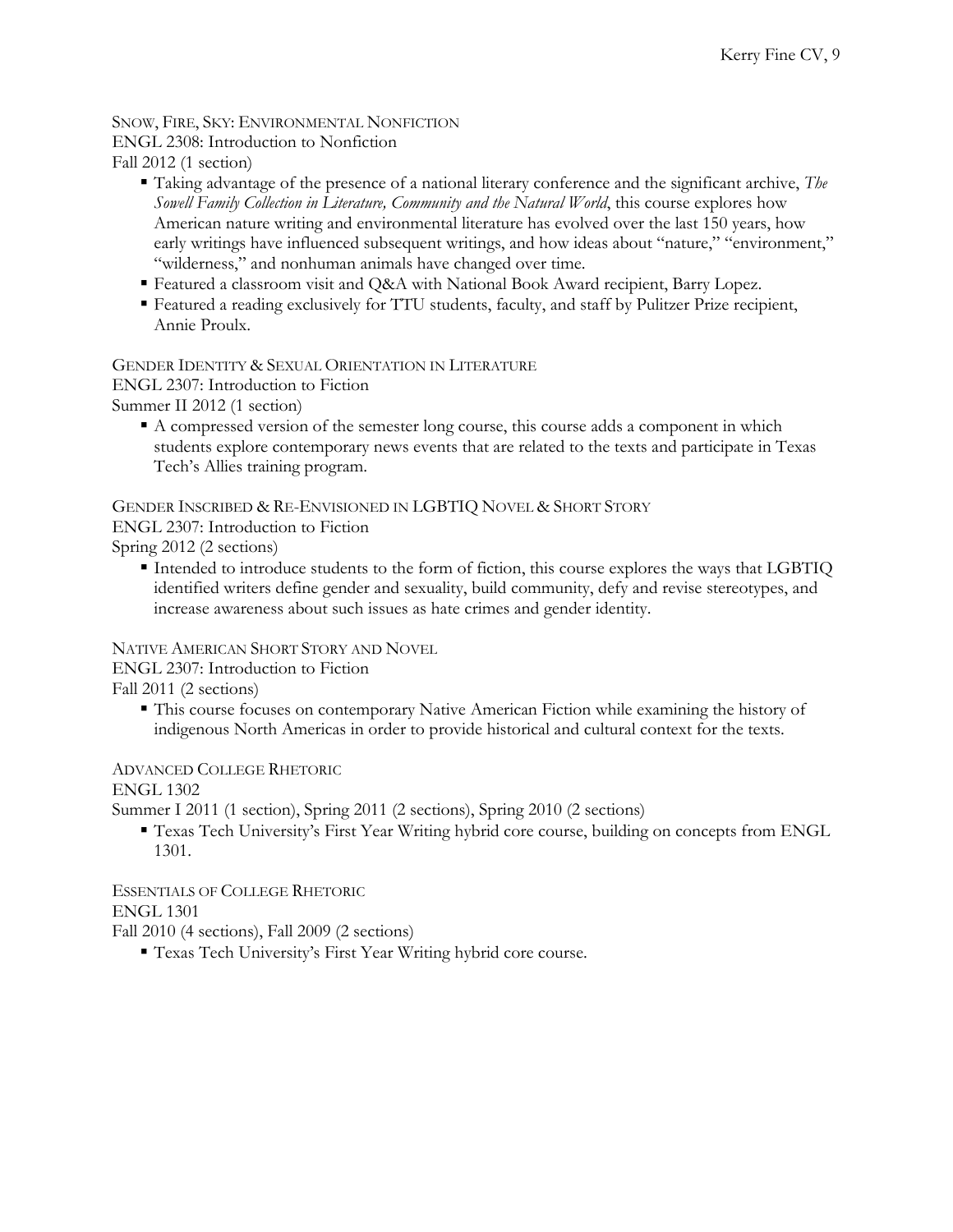# **INVITED LECTURERS & PRESENTATIONS**

#### **Graduate Level**

- Guest Lecturer Posthumanism, ENGL 5380: Ecocritical and Social Justice Theory, Professor Sara Spurgeon, October 18, 2013. Texas Tech University.
- "Graduate Student Service Work." For the Graduate Student Professionalization Panel *Topographies of Professionalization: Early Career Planning*. At the Biennial Conference of the Association for the Study of Literature and Environment. Lawrence, Kansas, May 28 - June 1, 2013.
- "Graduate Student Professionalization," *Preparing for Graduate School*. Professional Organization of English Majors, West Texas A & M University, panelist, November 13, 2009.

#### **Undergraduate Level**

- Guest Lecturer Introduction to Multicultural American Literature, ENLT 225: American Literature Since 1865, Professor David Moore, week of January 26-30, 2009. University of Montana.
- Guest Lecturer Animal Rights, ENLT 355: Romanticism and Social Justice, Dr. Louise Economides, November 13, 2008. University of Montana.

## **PROFESSIONAL SERVICE**

#### **National Service**

#### Organizational Contributions

Invited Reader-Reviewer for *Studies in American Indian Literatures*, Spring 2015-Present. (peerreviewed)

Modern Language Association liaison for the Western Literature Association, 2014 -Present.

- Responsible for coordinating (crafting and disseminating a CFP, vetting submissions, issuing acceptances and rejections, crafting the full submission for the MLA Program Committee) the Allied Organization guaranteed session at the annual conference of the MLA.
- Organized the maximum number of allowable Allied Organization panels in order to maximize the WLA's exposure at the MLA Convention.
- Responsible for administering the WLA's Allied Organization status.

Invited Reader-Reviewer for *Western American Literature*, Spring 2012-Present. (peer-reviewed)

National Conference Chair for the Western Literature Association. Lubbock, Texas, November 7-10, 2012.

Assisted the conference director of the 47th Annual Conference of the Western Literature Association with all organizational and hosting aspects of the conference including: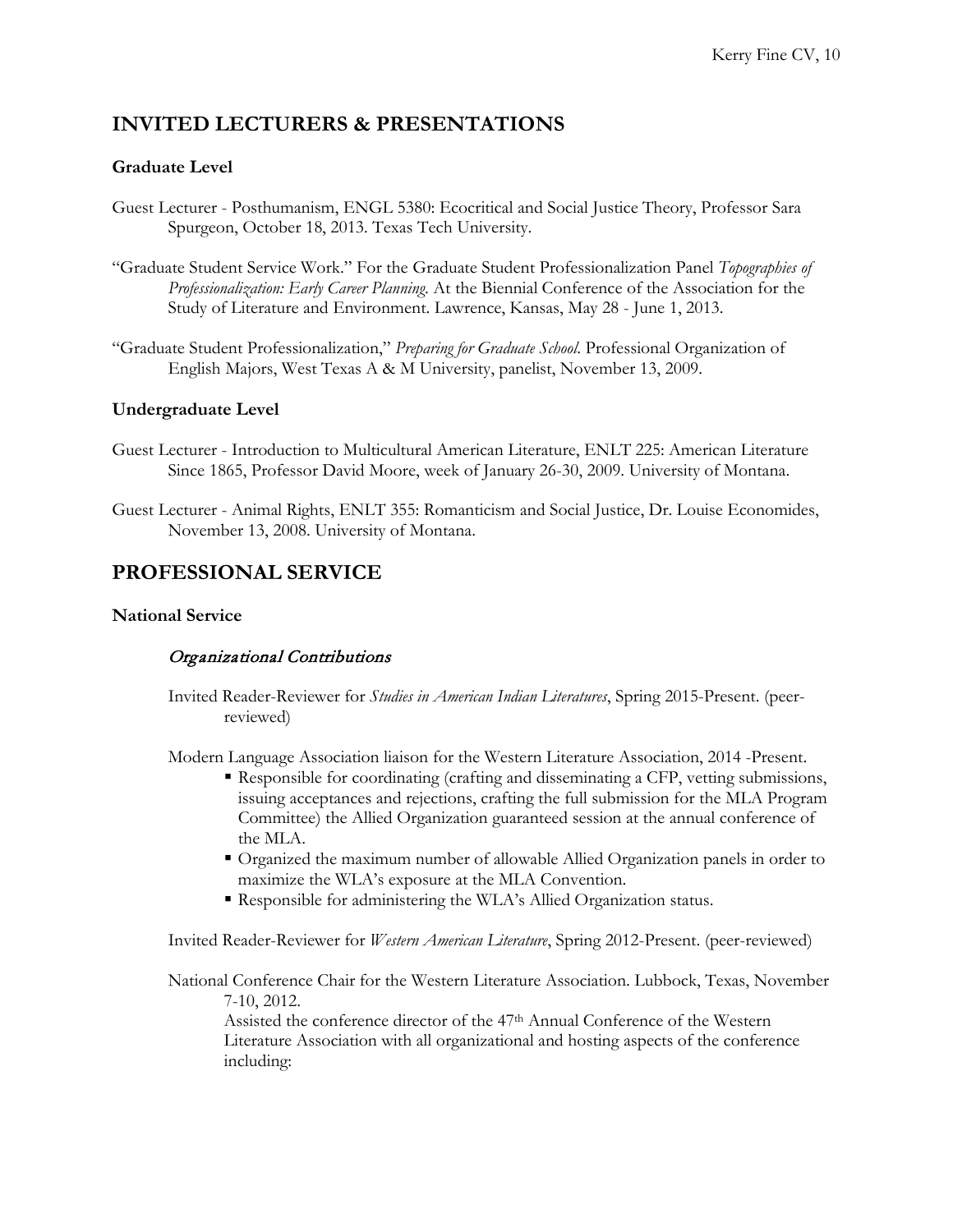- Initial set-up, configuration, and maintenance of the conference organizing software. The WLA conference was manually organized, using abstracts submitted via email, prior to this.
- Devised and implemented communication strategies that lead to near record participation of 350 registered attendees.
- Liaised with a wide array of people and offices including hotel staff, university offices, guest speakers and agents.
- In addition to the 350 registered attendees/presenters the conference also featured several events open to the public and/or TTU faculty, staff, and students. Those events drew an additional attendance of approximately 350 non-registered attendees.
- Featured conference scholars: Richard Slotkin and Annette Kolodny.
- Featured conference Writers Series authors: Annie Proulx, Barry Lopez, Naomi Shihab Nye, and Stephen Graham Jones.
- Raised a record level of funding for the graduate student travel fund.

Chair of the Louis Owens Awards Committee, Western Literature Association, 2012.

Organizer – Mock Job Interview, MLA Style, at the 46th Annual Conference of the Western Literature Association. Missoula, Montana, October 5-8, 2011.

Graduate Student Representative (board elected) - Western Literature Association Executive Committee, 2010-2011.

- The Executive Committee of the association asked me to serve an additional year so that they could add a second Graduate Student Representative to the committee and stagger the terms.
- Developed the Graduate Student Representative Handbook to clarify the responsibilities and past work of the representatives.

Graduate Student Representative (general election) - Western Literature Association Executive Committee, 2008-2010.

- In addition to the responsibility of developing professionalization opportunities for the graduate student members of the Western Literature Association, I instituted the annual tradition of making each year's Distinguished Award Winner available for a lunch Q&A with the grads.
- Instituted a program for rewarding consistent annual Graduate Student conference attendance.

Program Developer/Organizer – Graduate Student Professionalization, Mentoring Program, Western Literature Association, 2009-2011.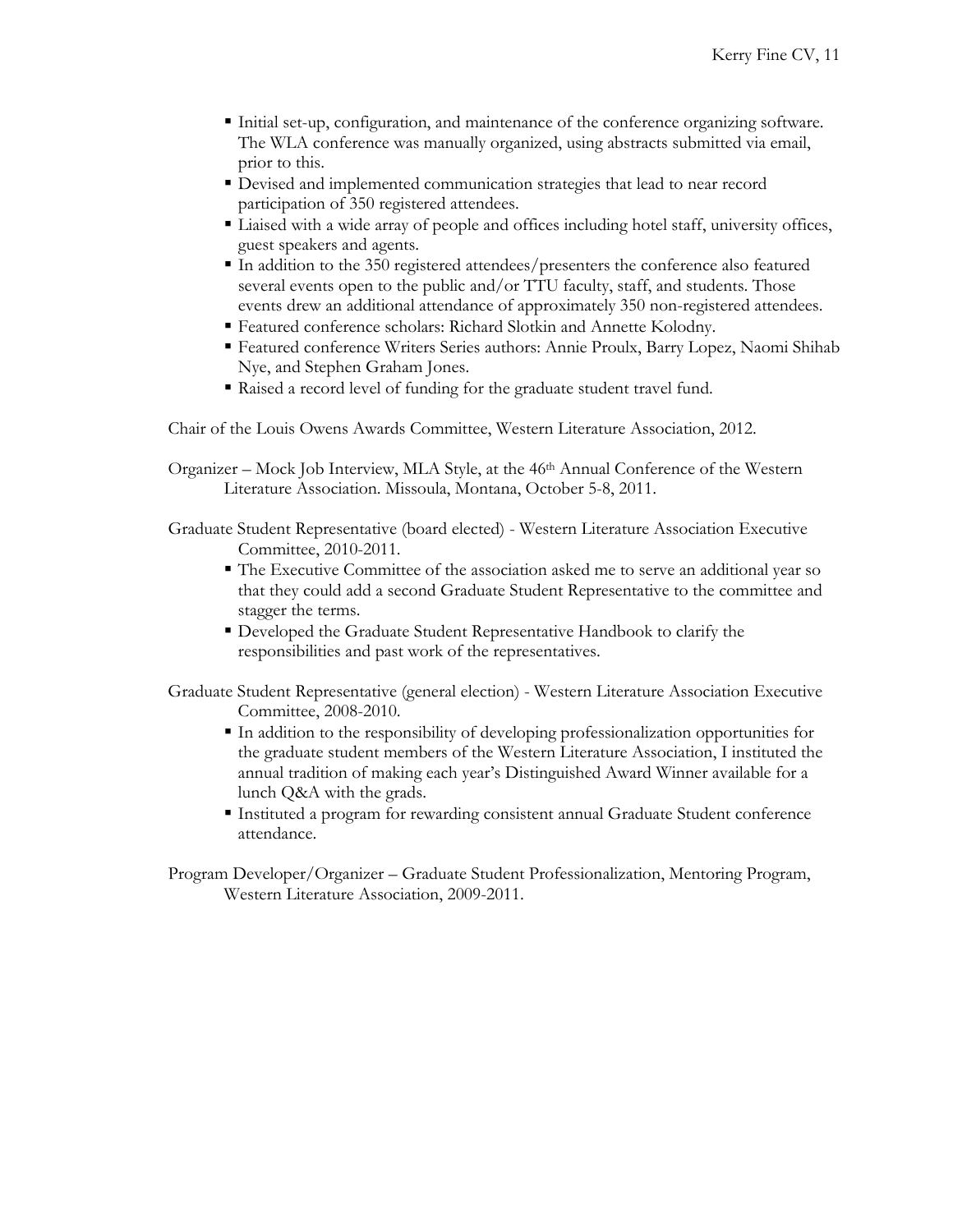#### Panel Organization

- *Multicultural Futurism: Decolonizing the Future*. I proposed and organized a collaborative panel between the Western Literature Association and The Society for the Study of the Multi-Ethnic Literature of the United States. Submitted for presentation at the 131st Modern Language Association Annual Convention, Austin, Texas, January 7-10, 2016.
- *The Transnational West*. Submitted for presentation at the 131<sup>st</sup> Modern Language Association Annual Convention, Austin, Texas, January 7-10, 2016.
- *Graduate Student Professionalization Forum II, Seeking Out and Applying for Fellowships and Grants*. 46th Annual Conference of the Western Literature Association. Missoula, Montana, October 5-8, 2011.
- *Graduate Student Professionalization Forum, Time Management as a Graduate Student and a Junior Faculty Member.* 45<sup>th</sup> Annual Conference of the Western Literature Association. Prescott, Arizona, October 20-23, 2010.
- *Graduate Student Professionalization Forum I, Not Just an Afterthought: Why and How Graduate Students Should Publish*. 44th Annual Conference of the Western Literature Association. Spearfish, South Dakota, September 30 - October 3, 2009.
- *Graduate Student Professionalization Forum II, Forging Your Academic Identity: How to Prepare for Your Academic Future through Conference Presentations, Networking, and Publishing*. 44th Annual Conference of the Western Literature Association. Spearfish, South Dakota, September 30 - October 3, 2009.

#### Panel Chairing

- *Decolonizing Frontiers: Gender, Race*, Region, at the 50th Annual conference of the Western Literature Association, Reno, Nevada, October 14-17, 2015.
- *Southwest Encounters: Readings*, at the 49th Annual Conference of the Western Literature Association, Victoria, Canada, November 5-8, 2014.
- *Cannibals and Monsters*, at the 48th Annual Conference of the Western Literature Association, Berkeley, California, October 9-13, 2013.
- *Western American Film: Bodies, Technology, Nature*, at the Biennial Conference of the Association for the Study of Literature and Environment. Lawrence, Kansas, May 28 - June 1, 2013.
- *Barry Lopez's Wolves, Warfare, and Wayward Rivers*, at the Annual Sowell Collection Conference. Lubbock, Texas, April 10-12, 2012.